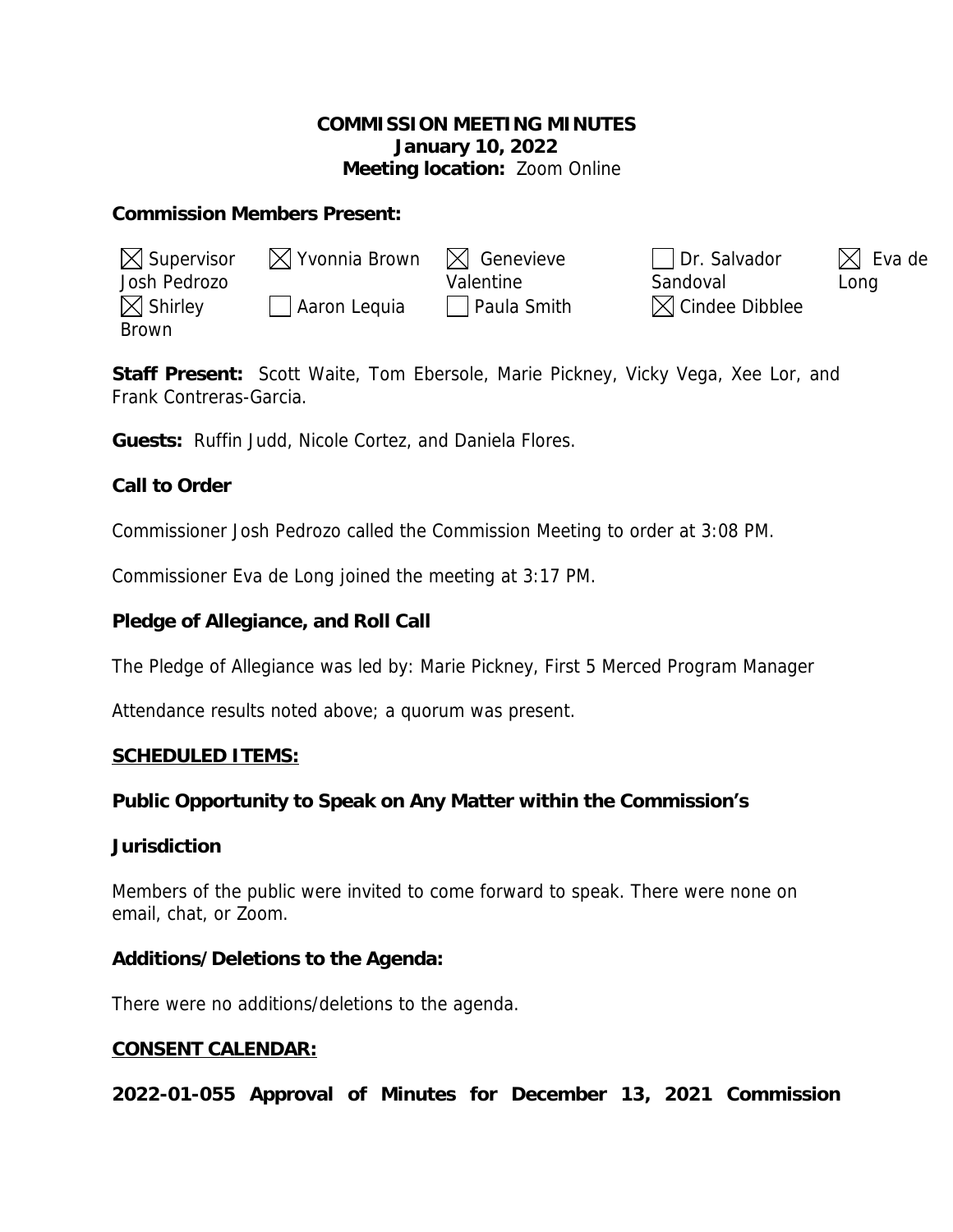### **Meeting**

## **2022-01-056 Approval of Expenditures through December 31, 2021**

## **2022-01-057 Re-Authorize Remote (Tele-Conference/Video-Conference) Meetings**

### **2022-01-058 Approve the Evaluation Plan for FY 20/21**

Pedrozo asked for questions or comments from the Commissioners. There were none.

Pedrozo asked for questions or comments from the public. There were none.

Commissioner Genevieve Valentine moved to approve Items #2022-01-055 through #2022-01-058.

Motion seconded by: Commissioner Yvonnia Brown. The motion was unanimously passed with 5 in favor, 0 opposed.

#### **REGULAR CALENDAR:**

#### **Action Items:**

## **2022-01-059 Merced County Office of Education – No-Cost Contract Extension**

Scott Waite, First 5 Merced (F5MC) Executive Director, went over the Merced County Office of Education (MCOE) – no-cost contract extension.

Pedrozo asked for clarification on the no-cost extension.

Waite clarified that there is no additional cost, F5MC is providing MCOE an extension of time to purchase vehicles at the original grant award that MCOE was awarded previously.

Pedrozo asked for questions or comments from the Commissioners. There were none.

Pedrozo asked for questions or comments from the public. There were none.

Commissioner Yvonnia Brown moved to approve Items #2022-01-059.

Motion seconded by: Commissioner Genevieve Valentine. The motion was unanimously passed with 5 in favor, 0 opposed.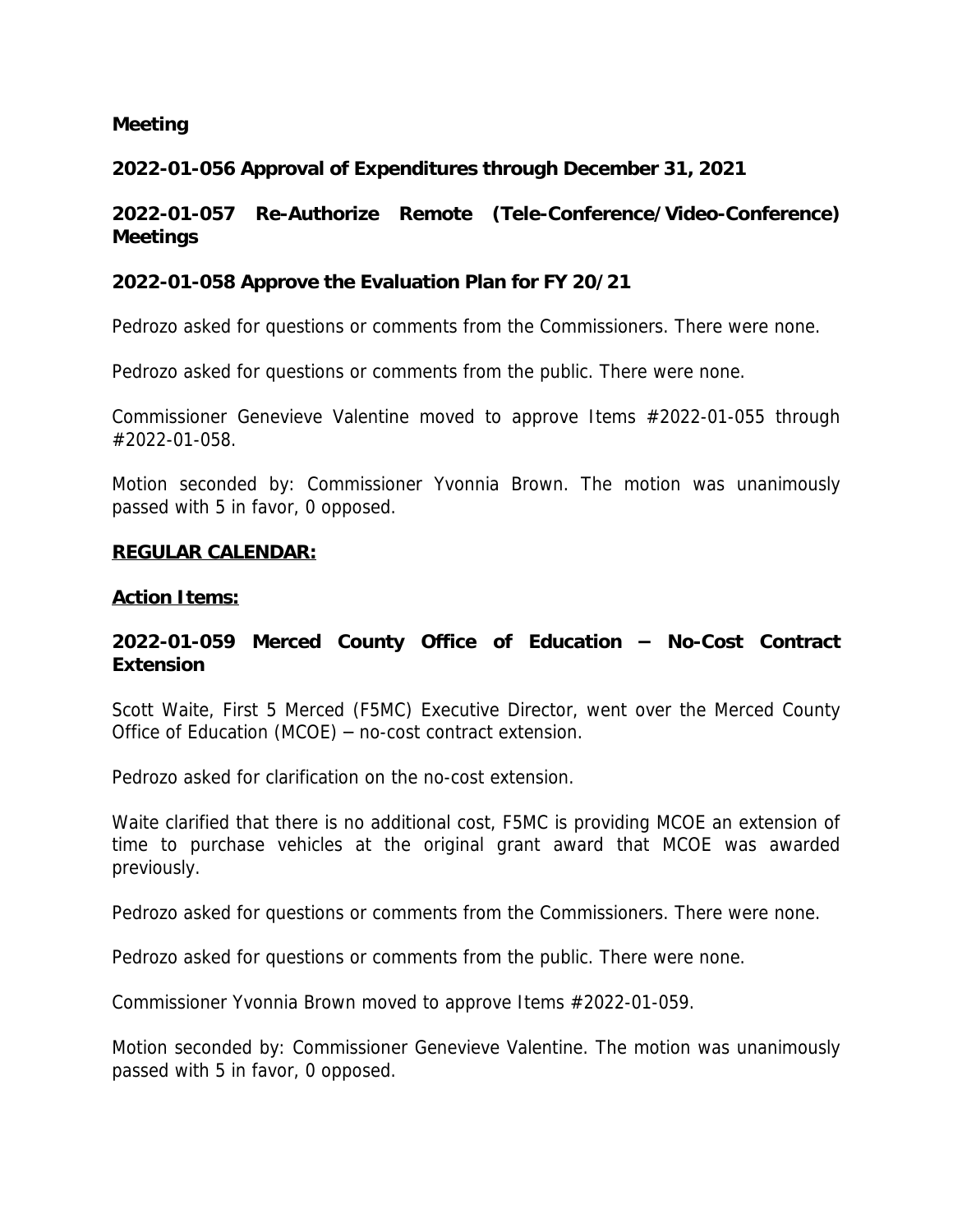# **2022-01-060 Contract for Evaluation Services with Harder & Company Community Research**

Waite gave an overview of the contract for Evaluation Services with Harder & Company Community.

Daniela Flores with the evaluation team at Harder & Company Community introduced herself to the Commission Research.

Pedrozo asked for questions or comments from the Commissioners. There were none.

Pedrozo asked for questions or comments from the public. There were none.

Commissioner Eva de Long joined the meeting at 3:17 PM.

Commissioner Cindie Dibblee moved to approve Items #2022-01-060.

Motion seconded by: Commissioner Shirley Brown. The motion was unanimously passed with 5 in favor, 0 opposed, 1 abstained.

Commissioner de Long abstained.

## **2022-01-061 Contract for Web-Based Data Management Services with Selected Provider**

Waite went over the proposal for web-based data management services with Social Solutions Global, Inc.

Pedrozo asked for questions or comments from the Commissioners.

Commissioner Y. Brown asked what kind of technical assistance and integration is available with Social Solutions Global, Inc.

Waite stated that from the presentation from Social Solutions Global, Inc. they have great technical assistance. A self-guidance box is available for technical support, they also have a video library where videos can be viewed for technical assistance, as well as technical assistance manuals. Waite stated that there will be trainings for staff and grantees to get the most out of this service.

Pedrozo asked if anything is available for grantees that don't have access to the internet or an accessible device.